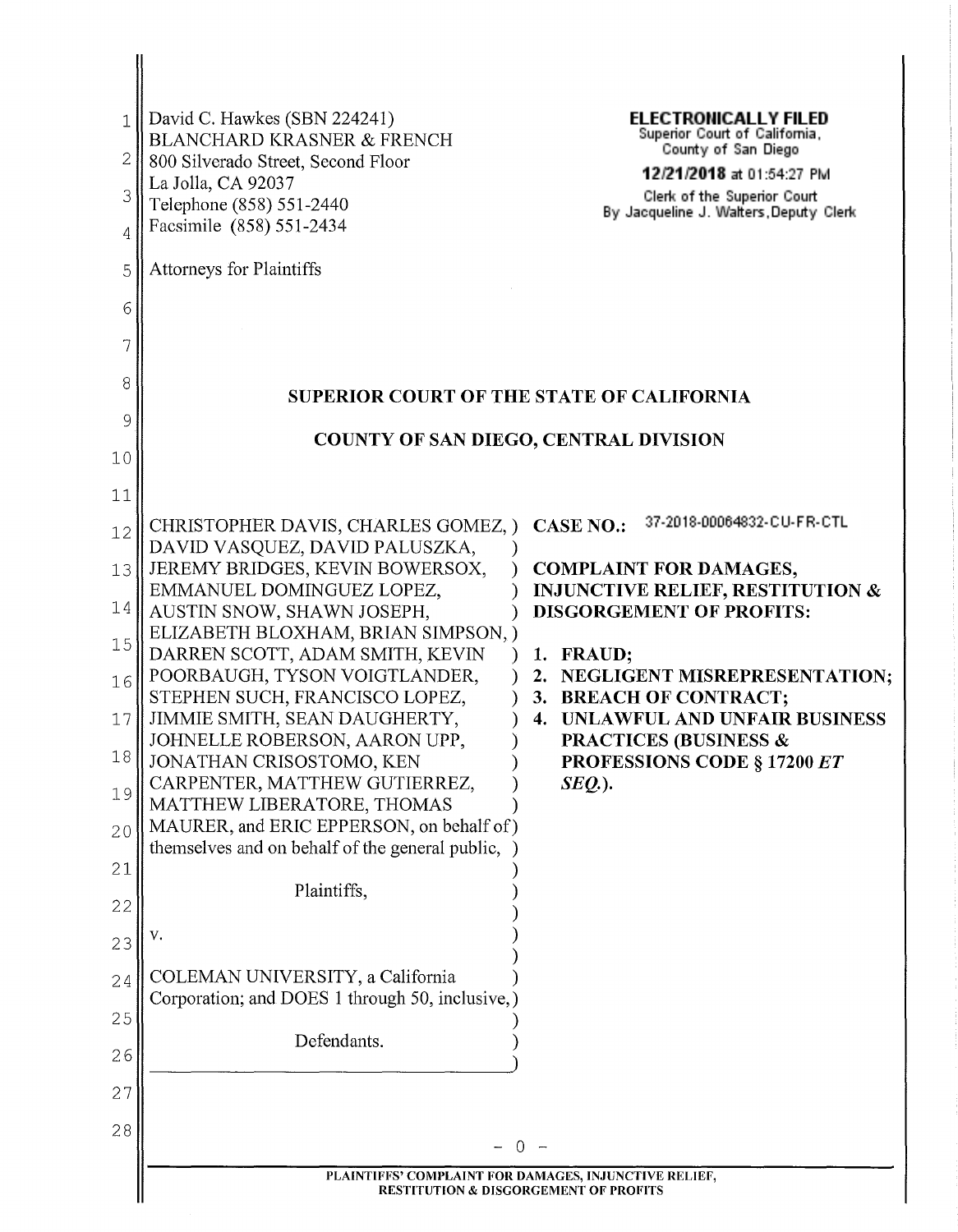1 2 3 4 5 6 7 8 9 10 COME NOW Plaintiffs CHRISTOPHER DAVIS, CHARLES GOMEZ, DAVID VASQUEZ, DAVID PALUSZKA, JEREMY BRIDGES, KEVIN BOWERSOX, EMMANUEL DOMINGUEZ LOPEZ, AUSTIN SNOW, SHAWN JOSEPH, ELIZABETH BLOXHAM, BRIAN SIMPSON, DARREN SCOTT, ADAM SMITH, KEVIN POORBAUGH, TYSON VOIGTLANDER, STEPHEN SUCH, FRANCISCO LOPEZ, JIMMIE SMITH, SEAN DAUGHERTY, JOHNELLE ROBERSON, AARON UPP, JONATHAN CRISOSTOMO, KEN CARPENTER, MATTHEW GUTIERREZ, MATTHEW LIBERATORE, THOMAS MAURER and ERIC EPPERSON, individuals, on behalf of themselves and on behalf of the general public, and bring this action against Defendant Coleman University and Does 1 through 50. Plaintiffs are informed and believe, and on the basis of that information and belief, allege as follows:

11

#### 12

28

## **GENERAL ALLEGATIONS AND IDENTIFICATION OF THE PARTIES**

13 14 15 1. Plaintiff, CHRISTOPHER DA VIS (hereinafter "DA VIS"), is a competent adult who resides in the County of San Diego, State of California. DA VIS was a student at Coleman University in San Diego, California. DA VIS brings this suit on behalf of himself and on behalf of the general public.

16 17 18 19 2. Plaintiff, CHARLES GOMEZ (hereinafter "GOMEZ"), is a competent adult who resides in the County of San Diego, State of California. GOMEZ was a student at Coleman University in San Diego, California. GOMEZ brings this suit on behalf of himself and on behalf of the general public.

20 21 22 23 3. Plaintiff, DAVID VASQUEZ (hereinafter "VASQUEZ"), is a competent adult who resides in the County of San Diego, State of California. VASQUEZ was a student at Coleman University in San Diego, California. VASQUEZ brings this suit on behalf of himself and on behalf of the general public.

24 25 26 27 4. Plaintiff, DAVID PALUSZKA (hereinafter "PALUSZKA"), is a competent adult who resides in the County of San Diego, State of California. P ALUSZKA was a student at Coleman University in San Diego, California. P ALUSZKA brings this suit on behalf of himself and on behalf of the general public.

- 1 -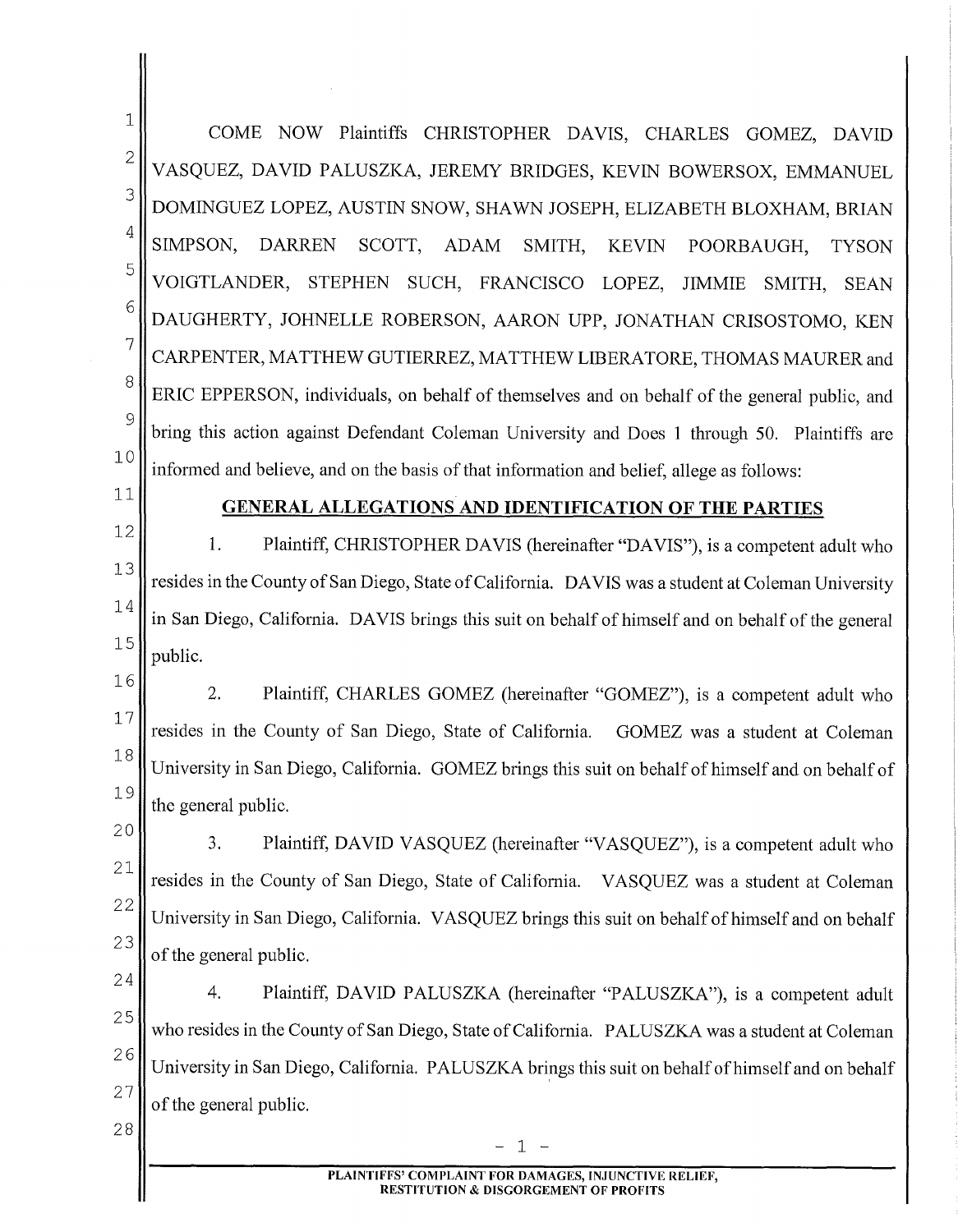$\begin{bmatrix} 1 \end{bmatrix}$  5. Plaintiff, JEREMY BRIDGES (hereinafter "BRIDGES"), is a competent adult who  $2\pi$  resides in the County of San Diego, State of California. BRIDGES was a student at Coleman  $3$  University in San Diego, California. BRIDGES brings this suit on behalf of himself and on behalf  $_4$  of the general public.

 $\begin{bmatrix} 5 \end{bmatrix}$  6. Plaintiff, KEVIN BOWERSOX (hereinafter "BOWERSOX"), is a competent adult  $6 \parallel$  who resides in the County of San Diego, State of California. BOWERSOX was a student at Coleman  $7$  University in San Diego, California. BOWERSOX brings this suit on behalf of himself and on behalf  $8 \parallel$  of the general public.

 $\mathcal{G}$  7. Plaintiff, EMMANUEL DOMINGUEZ LOPEZ (hereinafter "LOPEZ"), is a  $10$  competent adult who resides in the County of San Diego, State of California. LOPEZ was a student  $11$  at Coleman University in San Diego, California. LOPEZ brings this suit on behalf of himself and  $\mathbb{1}_2$  on behalf of the general public.

 $\begin{bmatrix} 13 \end{bmatrix}$  8. Plaintiff, AUSTIN SNOW (hereinafter "SNOW"), is a competent adult who resides  $14$  in the State of Illinois. SNOW was a student at Coleman University in San Diego, California.  $15$  SNOW brings this suit on behalf of himself and on behalf of the general public.

 $16$  9. Plaintiff, SHAWN JOSEPH (hereinafter "JOSEPH"), is a competent adult who  $17$  resides in the County of San Diego, State of California. JOSEPH was a student at Coleman <sub>18</sub> University in San Diego, California. JOSEPH brings this suit on behalf of himself and on behalf of  $_{19}$  the general public.

 10. Plaintiff, ELIZABETH BLOXHAM (hereinafter "BLOXHAM"), is a competent adult who resides in the County of San Diego, State of California. BLOXHAM was a student at Coleman University in San Diego, California. BLOXHAM brings this suit on behalf of himself and on behalf of the general public.

 11. Plaintiff, BRIAN SIMPSON (hereinafter "SIMPSON"), is a competent adult who resides in the County of San Diego, State of California. SIMPSON was a student at Coleman University in San Diego, California. SIMPSON brings this suit on behalf of himself and on behalf of the general public.

28

- 2 -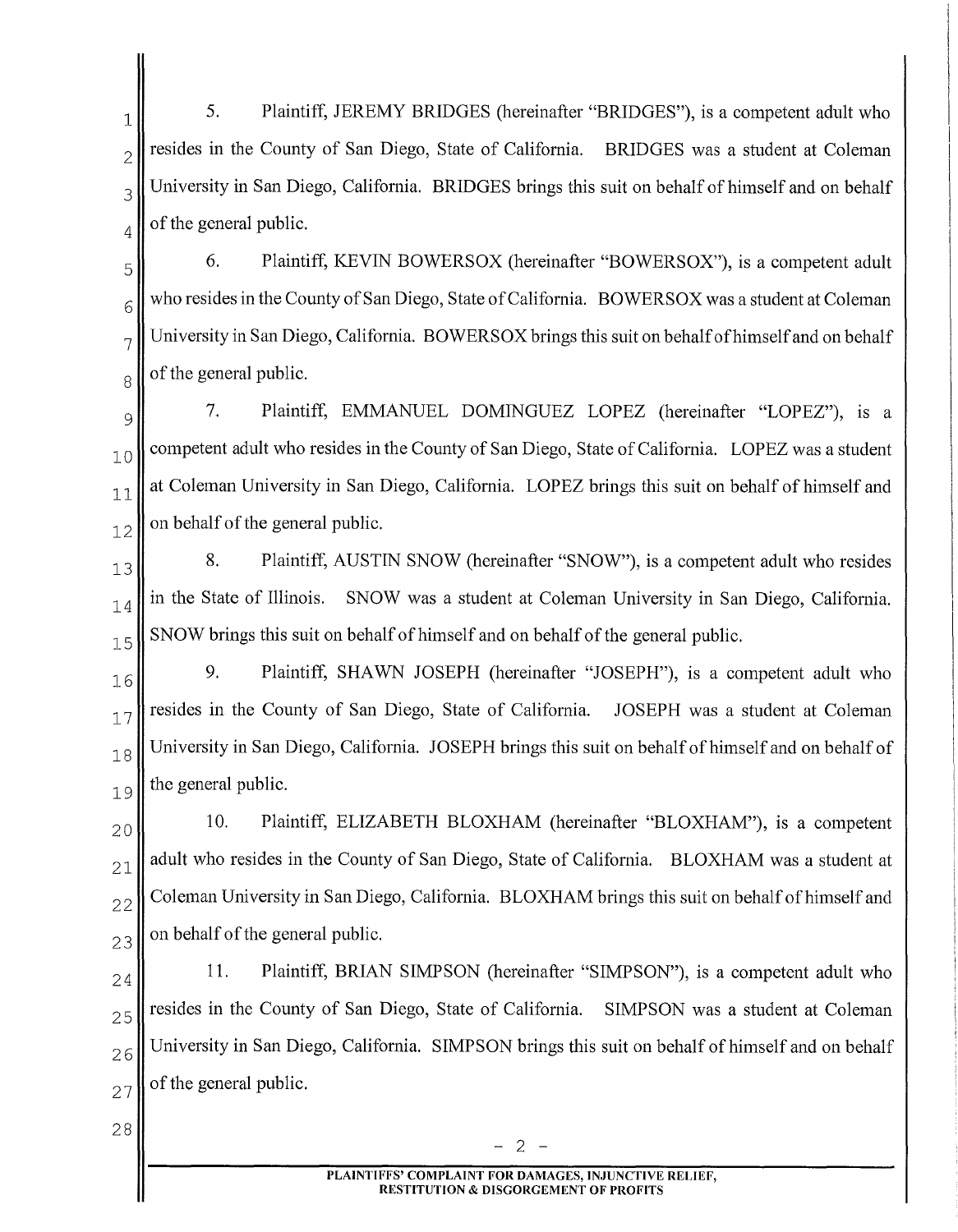12. Plaintiff, DARREN SCOTT (hereinafter "SCOTT"), is a competent adult who resides  $2 \parallel$  in the County of San Diego, State of California. SCOTT was a student at Coleman University in  $3$  San Diego, California. SCOTT brings this suit on behalf of himself and on behalf of the general  $_4$  | public.

 $\begin{bmatrix} 5 \end{bmatrix}$  13. Plaintiff, ADAM SMITH (hereinafter "A SMITH"), is a competent adult who resides  $6 \parallel$  in the County of San Diego, State of California. A SMITH was a student at Coleman University in  $7 \parallel$  San Diego, California. A SMITH brings this suit on behalf of himself and on behalf of the general  $8$  || public.

 $\mathcal{O}_{\mathcal{P}}$  14. Plaintiff, KEVIN POORBAUGH (hereinafter "POORBAUGH"), is a competent  $_{10}$  adult who resides in the County of San Diego, State of California. POORBAUGH was a student at  $11$  Coleman University in San Diego, California. POORBAUGH brings this suit on behalf of himself  $_{12}$  and on behalf of the general public.

 15. Plaintiff, TYSON VOIGTLANDER (hereinafter "VOIGTLANDER"), is a  $_{14}$  competent adult who resides in the County of San Diego, State of California. VOIGTLANDER was a student at Coleman University in San Diego, California. VOIGTLANDER brings this suit on behalf of himself and on behalf of the general public.

 $17$ <sup>1</sup> 16. Plaintiff, STEPHEN SUCH (hereinafter "SUCH"), is a competent adult who resides  $_{18}$  in the State of Texas. SUCH was a student at Coleman University in San Diego, California. SUCH  $19$  brings this suit on behalf of himself and on behalf of the general public.

 $20$  17. Plaintiff, FRANCISCO LOPEZ (hereinafter "LOPEZ"), is a competent adult who  $_{21}$  resides in the County of San Diego, State of California. LOPEZ was a student at Coleman University  $22$  in San Diego, California. LOPEZ brings this suit on behalf of himself and on behalf of the general  $23$  public.

 $24$  18. Plaintiff, JIMMIE SMITH (hereinafter "J SMITH"), is a competent adult who resides  $2.5$  in the County of Riverside, State of California. J SMITH was a student at Coleman University in  $26$  San Diego, California. J SMITH brings this suit on behalf of himself and on behalf of the general  $27$  public.

 $28 \t - 3 -$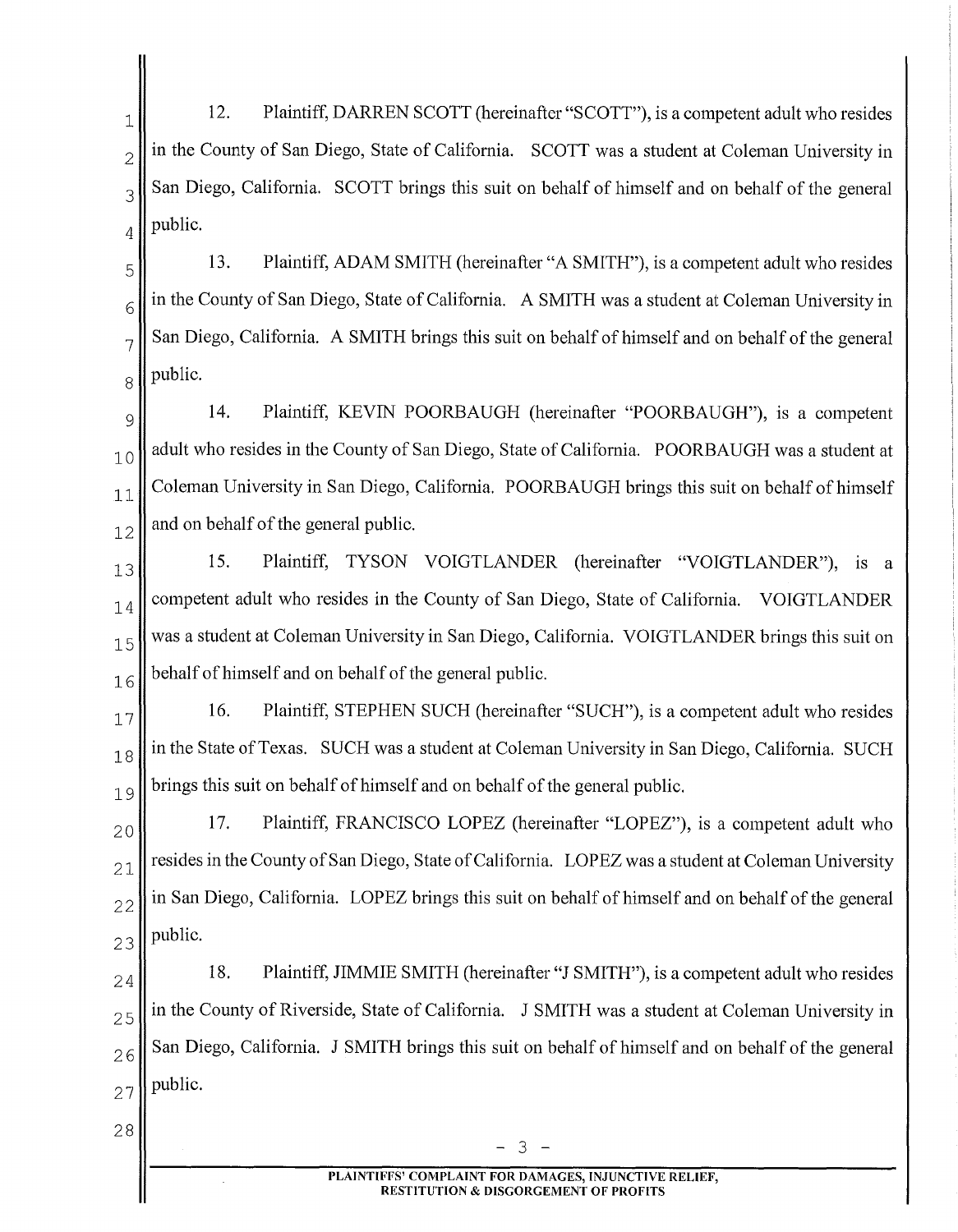19. Plaintiff, SEAN DAUGHERTY (hereinafter "DAUGHERTY"), is a competent adult  $2\parallel$  who resides in the County of San Diego, State of California. DAUGHERTY was a student at  $3\parallel$  Coleman University in San Diego, California. DAUGHERTY brings this suit on behalf of himself  $_{4}$  and on behalf of the general public.

 $\begin{bmatrix} 5 \\ 5 \end{bmatrix}$  20. Plaintiff, JOHNELLE ROBERSON (hereinafter "ROBERSON"), is a competent  $6 \parallel$  adult who resides in the County of San Diego, State of California. ROBERSON was a student at  $7 \parallel$  Coleman University in Solano, California. ROBERSON brings this suit on behalf of himself and on  $8 \parallel$  behalf of the general public.

 $\mathcal{P}_{\mathcal{P}}$  21. Plaintiff, AARON UPP (hereinafter "UPP"), is a competent adult who resides in the  $10$  County of San Diego, State of California. UPP was a student at Coleman University in San Diego,  $11$  California. UPP brings this suit on behalf of himself and on behalf of the general public.

 $\|12\|$  22. Plaintiff, JONATHAN CRISOSTOMO (hereinafter "CRISOSTOMO"), is a  $13$  competent adult who resides in the State of Wisconsin. CRISOSTOMO was a student at Coleman  $_{14}$  University in San Diego, California. CRISOSTOMO brings this suit on behalf of himself and on  $\begin{bmatrix} 15 \\ 5 \end{bmatrix}$  behalf of the general public.

 $\begin{bmatrix} 16 \end{bmatrix}$  23. Plaintiff, KEN CARPENTER (hereinafter "CARPENTER"), is a competent adult  $17$  who resides in the County of San Diego, State of California. CARPENTER was a student at  $18$  Coleman University in San Diego, California. CARPENTER brings this suit on behalf of himself  $_{19}$  and on behalf of the general public.

 24. Plaintiff, MATTHEW GUTIERREZ (hereinafter "GUTIERREZ"), is a competent adult who resides in the County of San Diego, State of California. GUTIERREZ was a student at Coleman University in San Diego, California. GUTIERREZ brings this suit on behalf of himself and on behalf of the general public.

 25. Plaintiff, MATTHEW LIBERATORE (hereinafter "LIBERATORE"), is a competent adult who resides in the County of San Diego, State of California. LIBERATORE was a student at Coleman University in San Diego, California. LIBERATORE brings this suit on behalf of himself and on behalf of the general public.

 $-4 -$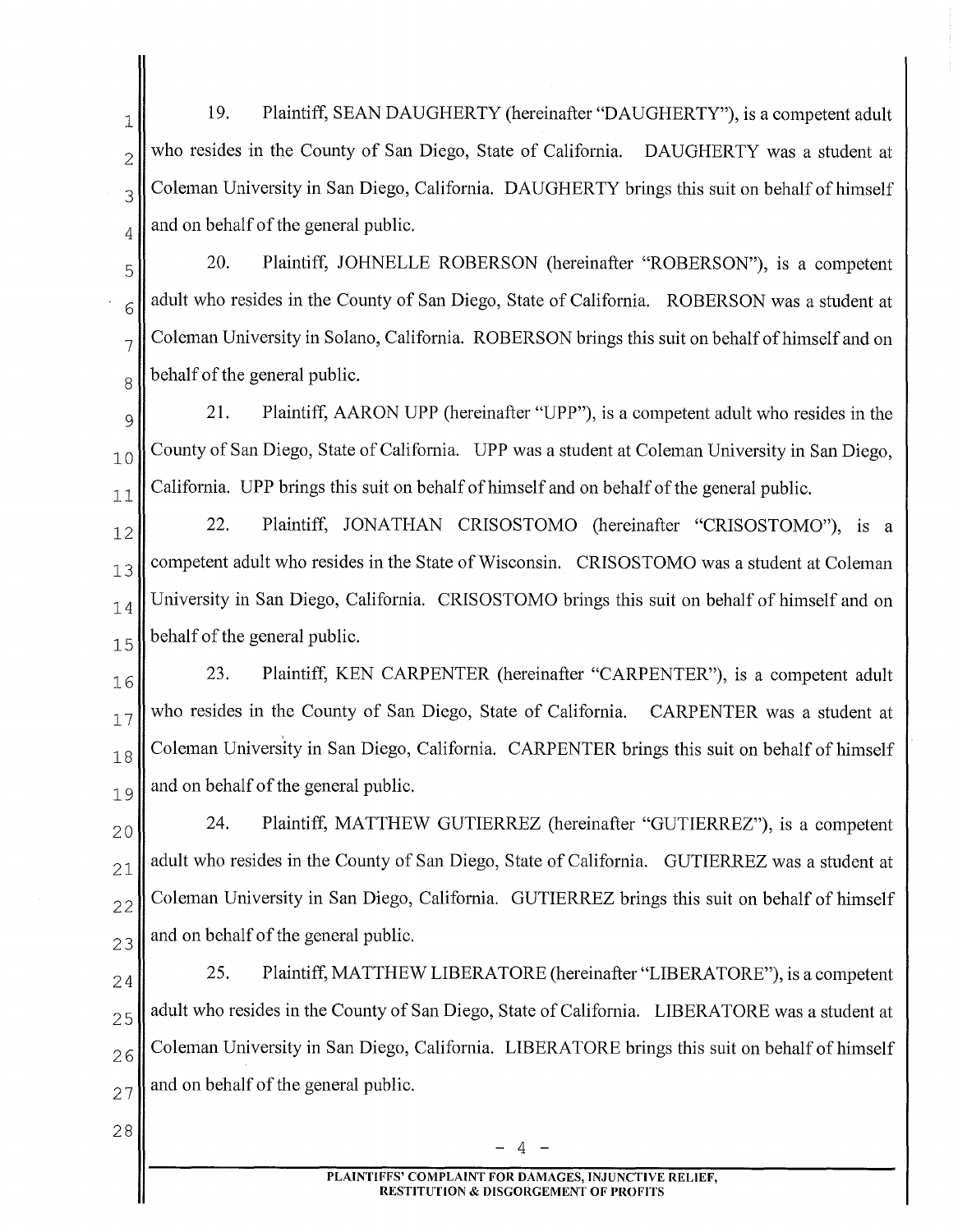$\parallel$  26. Plaintiff, THOMAS MAURER (hereinafter "MAURER"), is a competent adult who  $2\pi$  resides in the County of San Diego, State of California. MAURER was a student at Coleman  $3$  University in San Diego, California. MAURER brings this suit on behalf of himself and on behalf  $_4$  of the general public.

 $\begin{bmatrix} 5 \end{bmatrix}$  27. Plaintiff, ERIC EPPERSON (hereinafter "EPPERSON"), is a competent adult who  $6$  resides in the County of Riverside, State of California. EPPERSON was a student at Coleman  $7$  University in San Diego, California. EPPERSON brings this suit on behalf of himself and on behalf  $8 \parallel$  of the general public.

9|| 28. Defendant COLEMAN UNIVERSITY (hereinafter "DEFENDANT" or "COLEMAN") is a California corporation. At all times mentioned herein, Defendant COLEMAN was doing business in the State of California and the County of San Diego and was headquartered at 8888 Balboa Avenue, San Diego, California. COLEMAN is a non-profit higher education company offering associate, undergraduate and graduate programs online and at one physical campus.  $_{14}$  According to said Defendant's website www.coleman.edu, COLEMAN offers undergraduate programs in primarily technology-related subjects such as software development, network security,  $_{16}$  graphic design, and game programming development and design, and also graduate programs in subject such as business administration and information systems management.

 $\|18\|$  29. PLAINTIFFS CHRISTOPHER DAVIS, CHARLES GOMEZ, DAVID VASQUEZ, <sub>19</sub> DAVID PALUSZKA, JEREMY BRIDGES, KEVIN BOWERSOX, EMMANUEL DOMINGUEZ  $_{20}$  LOPEZ, AUSTIN SNOW, SHAWN JOSEPH, ELIZABETH BLOXHAM, BRIAN SIMPSON,  $_{21}$  DARREN SCOTT, ADAM SMITH, KEVIN POORBAUGH, TYSON VOIGTLANDER,  $_{22}$  STEPHEN SUCH, FRANCISCO LOPEZ, JIMMIE SMITH, SEAN DAUGHERTY, JOHNELLE 23 ROBERSON, AARON UPP, JONATHAN CRISOSTOMO, KEN CARPENTER, MATTHEW  $_{2,4}$  GUTIERREZ, MATTHEW LIBERATORE, THOMAS MAURER, and ERIC EPPERSON  $2.5$  (hereinafter collectively referred to as "PLAINTIFFS") attended COLEMAN. Prior to enrolling at  $26$  COLEMAN, COLEMAN intentionally or negligently misrepresented to PLAINTIFFS that credits  $27$  earned while attending COLEMAN would be transferrable to other universities and educational

28

- 5 -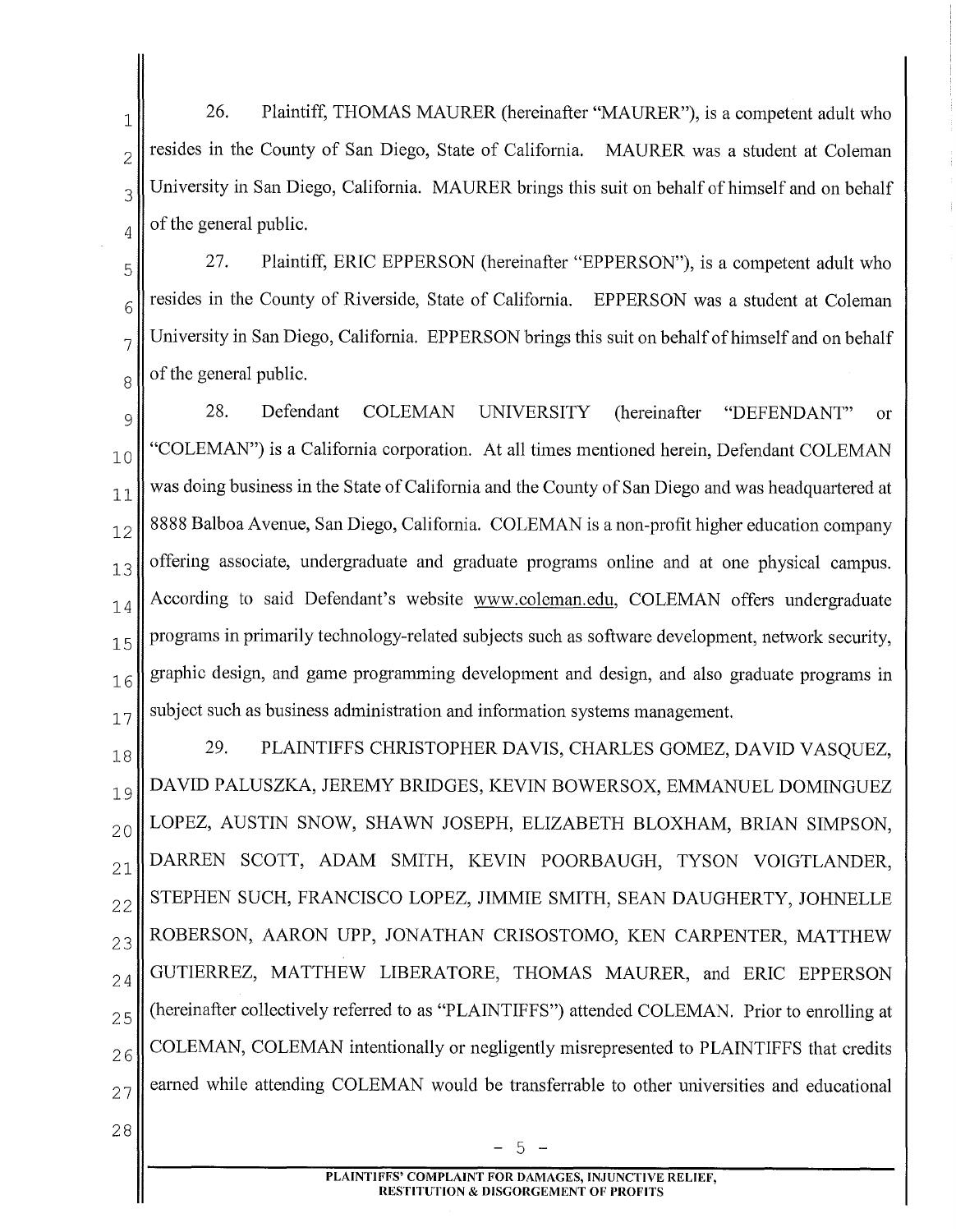$_{1}$  institutions and that any degree earned at Coleman would likewise be transferrable to other  $2\parallel$  universities and educational institutions. These misrepresentations were made to induce  $3$  PLAINTIFFS to enroll and attend COLEMAN and PLAINTIFFS did indeed rely on the  $_{4}$  misrepresentations in deciding to enroll and attend COLEMAN. PLAINTIFFS would not have  $5\parallel$  enrolled or attended COLEMAN but for this material misrepresentation. COLEMAN knew or  $6 \parallel$  should have known that credits earned at COLEMAN would not be transferable to other universities  $7 \parallel \text{or academic institutions. Prior to enrolling and attending COLEMAN, and in order to induce them}$  $8 \parallel$  to enroll and attend, Plaintiffs DAVIS, VASQUEZ, PALUSZKA, BRIDGES, JOSEPH, SIMPSON,  $\mathcal{O}_9$  SUCH, LOPEZ, GUTIERREZ, MAURER, and UPP (hereinafter collectively referred to as  $_{10}$  "CERTIFICATION PLAINTIFFS") were told by COLEMAN that they would be able to obtain up  $11$  to five certifications for free up to two years after graduating. However, COLEMAN later failed to  $12$  perform this promise and only allowed PLAINTIFF at most six months after graduation (if any time  $13$  at all) to complete all such certifications for free, which was not reasonably possible, and thereafter  $_{14}$  required students to pay for approximately ninety percent (90%) of the cost of such certifications.

 $15$  30. COLEMAN concealed, suppressed, and omitted the material fact that credits earned  $_{16}$  by PLAINTIFFS at COLEMAN would not be transferrable to other academic institutions and/or an  $17$  associates or undergraduate degree from COLEMAN would not be recognized by or satisfy the  $18$  academic prerequisites for an undergraduate or graduate program at other universities. Rather,  $_{19}$  COLEMAN only disclosed these material facts, if ever, after PLAINTIFFS had already executed  $_{20}$  enrollment agreements and were attending classes at COLEMAN, and after the time for obtaining a  $_{21}$  full refund (or any refund at all) had passed. In fact, COLEMAN usually never disclosed the truth  $22$  regarding the inability to transfer any credits earned at COLEMAN to other educational institutions  $23$  to PLAINTIFFS. PLAINTIFFS and other students only learned the truth about the inability to  $_{24}$  transfer credits earned at COLEMAN, if ever, when they attempted to do so and were unsuccessful.  $25$  Prior to enrolling and attending, PLAINTIFFS were specifically told by COLEMAN that credits  $26$  earned at COLEMAN would be transferable to other universities (community colleges and/or four- $_{27}$  year universities). This was a material misrepresentation that induced them to enroll at COLEMAN

28

- 6 -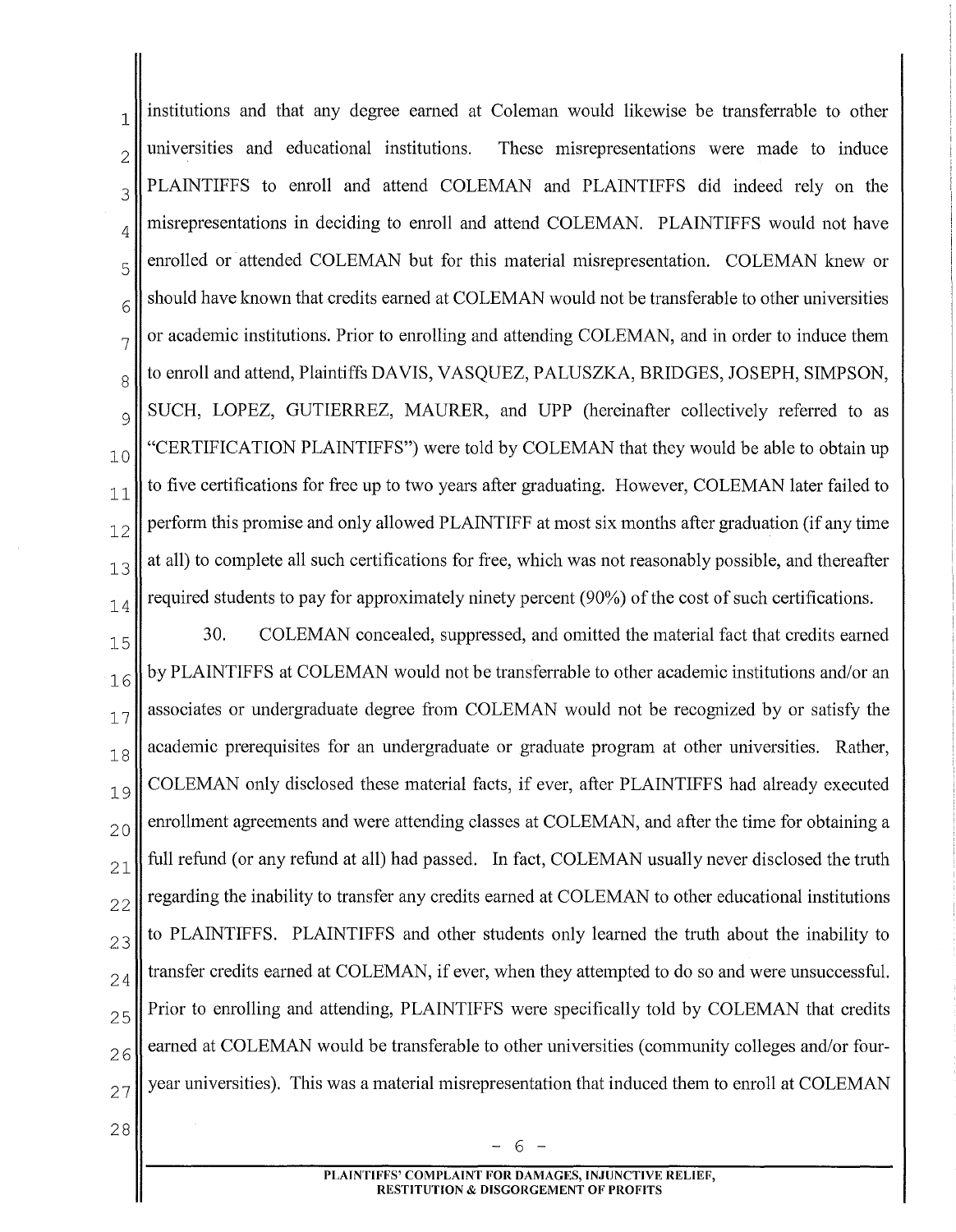$_{1}$  and attend. PLAINTIFFS are informed and believe that COLEMAN implemented this scheme and  $2\parallel$  made the same misrepresentations to other students in order to induce them to enroll, execute  $3$ <sup>"</sup>enrollment agreements", and attend and pay for classes at COLEMAN. PLAINTIFFS were  $_4$  damaged thereby in that they enrolled and paid tuition for non-transferable credits/degrees and/or  $5 \parallel$  they would not have enrolled at all if they knew the truth.

 $6\parallel$  31. PLAINTIFFS do not know the true names and capacities of defendants sued herein  $7 \parallel$  as DOES 1 through 50, inclusive and will amend her Complaint to name the same as soon as  $8 \text{ N}$  ascertained. PLAINTIFFS are informed and believe and, on that basis, allege that each of the  $\mathcal{O}_9$  fictitiously named defendants was in some manner legally responsible for the actionable and  $_{10}$  unlawful actions, policies and practices as alleged herein. PLAINTIFFS will amend their Complaint  $\begin{bmatrix} 1 \\ 1 \end{bmatrix}$  to set forth the true names and capacities of said defendants, along with the appropriate charging  $12$  allegations when the same have been ascertained.

 $13$ <sup>32.</sup> PLAINTIFFS are informed and believe and thereon allege that, at all times mentioned  $_{14}$  herein, all Defendants, and each of them, were acting as the agent and/or employee of each remaining  $15$  co-defendant, and were acting with permission and consent of each other, and within the course and  $\frac{1}{6}$  scope of said agency and/or employment, and also carried out a joint scheme, business plan or policy  $17$  in all respects pertinent hereto, and the acts of each Defendant are legally attributable to the other  $_{18}$  Defendants. PLAINTIFFS are further informed and believe that each co-defendant, by and through  $_{19}$  its officers, directors or managing agents ratified, authorized and approved, expressly or implicitly,  $_{20}$  all of the conduct alleged herein.

 33. When, in this Complaint, reference is made to any act of the "Defendants," such shall be deemed to mean that officers, directors, agents, employees, or representatives of the Defendants committed or authorized such acts, or failed and omitted to adequately supervise or properly control  $_{24}$  or direct their employees while engaged in the management, direction, operation or control of the affairs of the Defendants and did so while acting within the scope of their employment or agency.

26

27

 $28 \begin{bmatrix} 28 & -7 & -1 \end{bmatrix}$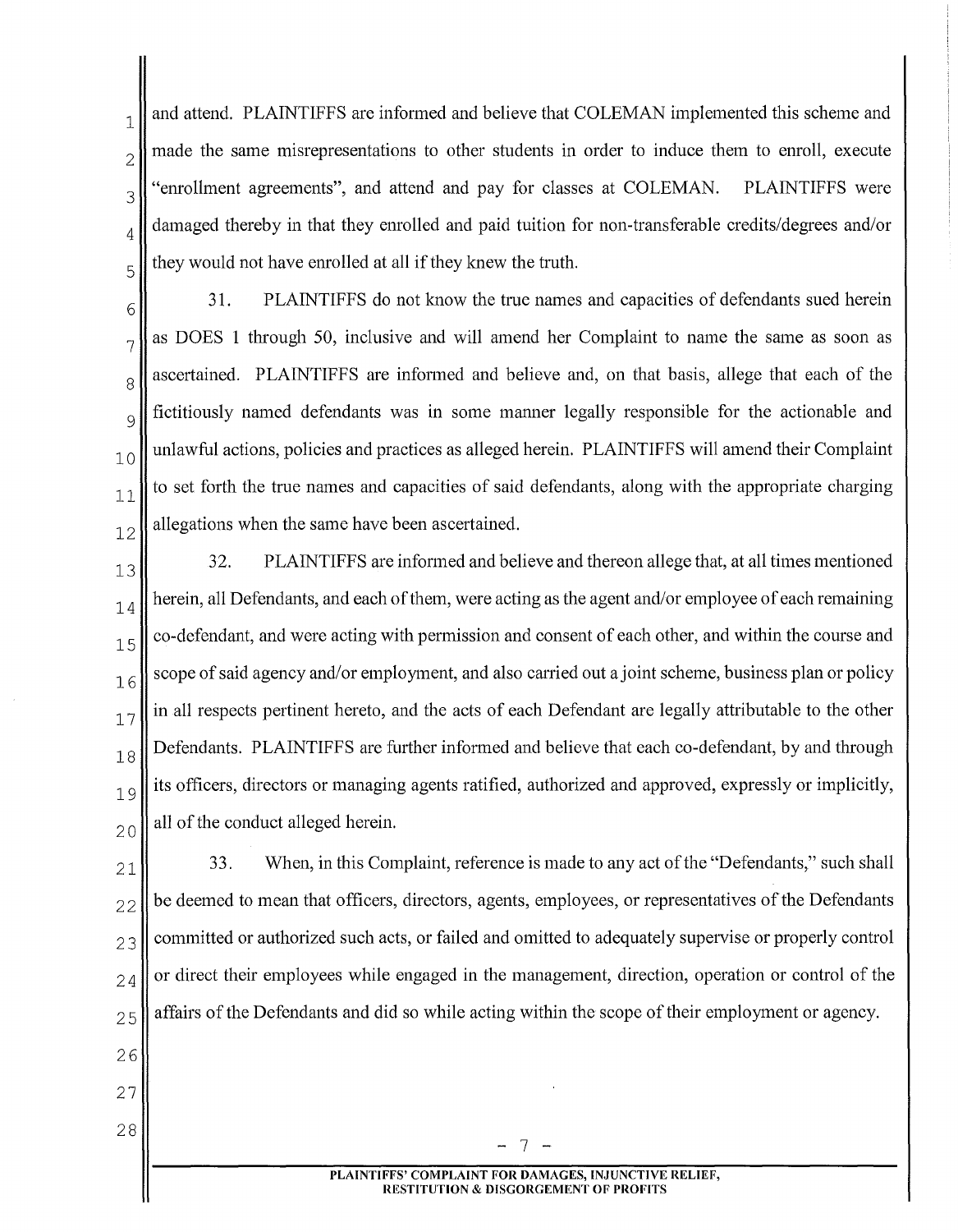$1$  34. When, in this Complaint, reference is made to any act by a "Defendant" or  $2 \parallel$  "Defendants," such allegations and reference shall also be deemed to mean the acts and failures to  $3$  act of each Defendant acting individually, jointly and severally.

#### **ALTER EGO**

5 6 7 8 35. PLAINTIFFS are informed and believe and thereon allege that Defendants COLEMAN and DOES 1 through 50 were at all times relevant the partners, officers, agents, assignees, successors-in-interest, co-conspirators, principals, alter egos, or employees of each other  $\alpha$  or were otherwise responsible for, contributed to, or participated in the acts and omissions alleged  $_{10}$  herein, and thereby incurred liability therefore.

11 36. Among other things, PLAINTIFFS are informed and believe, and on that basis 12 alleges, that there exists a unity of interest and ownership between Defendants COLEMAN and  $13$  DOES 1 through 50 (herein collectively referred to as "DEFENDANTS"), such that any 14 individuality and separateness have ceased and each defendant is the alter ego of the other in that 15 16 PLAINTIFF is informed and believes and thereon alleges that DEFENDANTS among other things (1) commingled funds and other assets; (2) diverted corporate funds between entities or to other than 17  $18$  corporate purposes; (3) treated corporate assets as personal assets; (4) failed to observe corporate 19 formalities; (5) failed to maintain an arms-length relationship with the corporation or between  $20$  entities; and (6) failed to maintain adequate capitalization. Adherence to the fiction of the separate <sup>21</sup> existence of DEFENDANTS, would permit an abuse of the corporate privilege, sanction fraud, and 22 promote injustice.

23

4

24

**JURISDICTION AND VENUE** 

25 37. This Court has jurisdiction over all causes of action asserted herein pursuant to  $26$  California Constitution, Article VI, Sec. 10, because this case is a cause not given by statute to other  $27$  trial courts.

 $28 \begin{bmatrix} 28 & -8 & -1 \end{bmatrix}$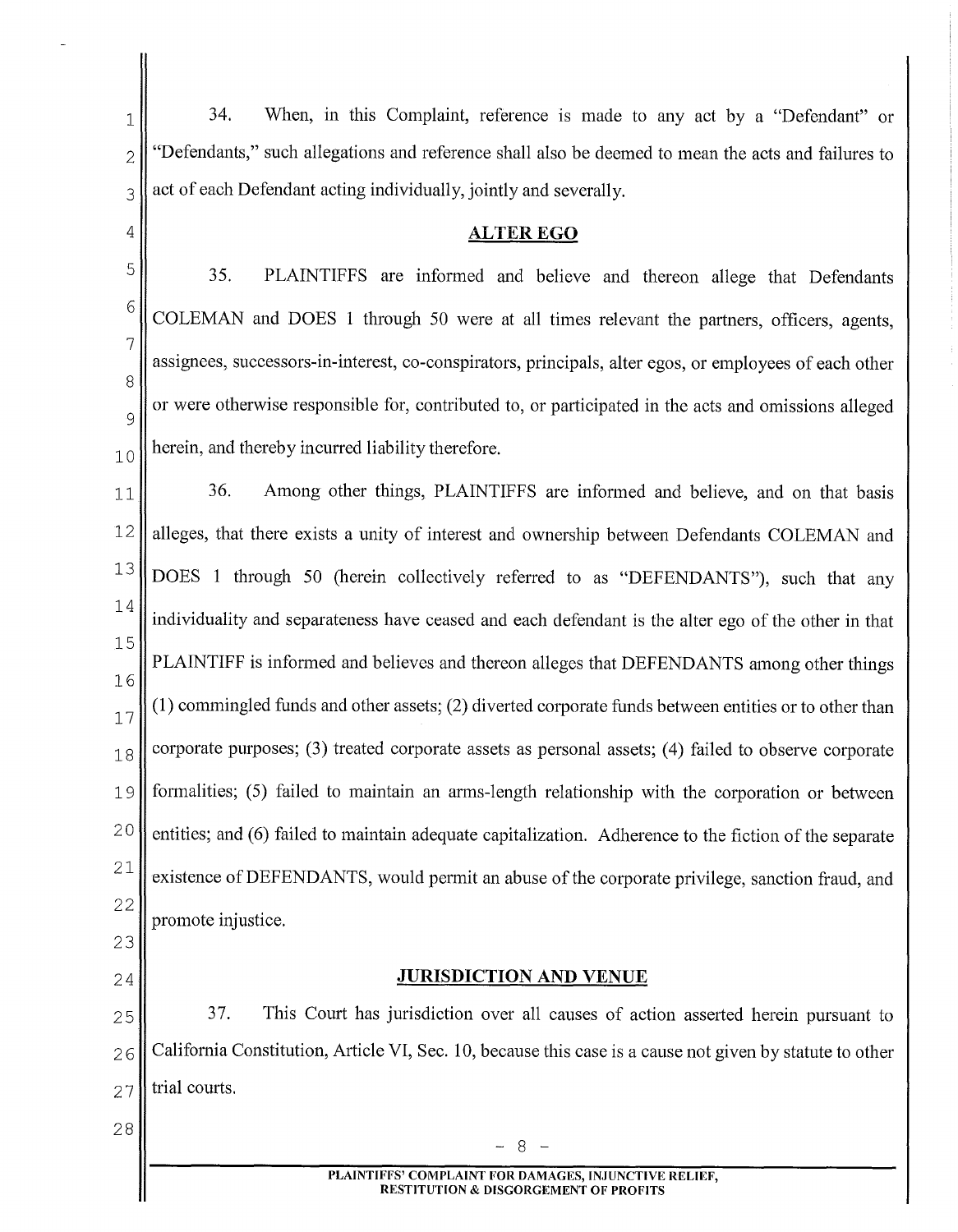$\mathbb{R}^1$  38. This Court has jurisdiction over Defendants because they are sole proprietors,  $2$  partnerships, corporations or other business entities authorized to do business in the State of  $3\parallel$  California and registered with the California Secretary of State, do sufficient business with sufficient  $_4$  minimum contacts in California, and/or otherwise intentionally avail themselves of the California  $\frac{5}{5}$  market through the advertising, marketing and sale of their services, to render the exercise of  $\begin{bmatrix} 6 \end{bmatrix}$  jurisdiction over Defendants by the California courts consistent with traditional notions of fair play  $7 \parallel$  and substantial justice.

 $8\parallel$  39. Venue as to each Defendant is proper in this judicial district, pursuant to Code of  $\mathcal{O}_9$  Civil Procedure § 395(a) and 395.5 because Plaintiffs reside in the County of San Diego and <sub>10</sub> DEFENDANTS' actionable and unlawful practices complained of herein occurred in San Diego  $_{11}$  County. Additionally, the relationship between DEFENDANTS and PLAINTIFFS was entered into  $_{12}$  and performed in San Diego County and the DEFENDANTS either own or maintain a campus,  $\begin{bmatrix} 1 & 3 \end{bmatrix}$  transact business, or are otherwise found within San Diego County and are within the jurisdiction of  $_{14}$  this Court for purposes of service of process.

## **FIRST CAUSE OF ACTION Fraud**

40. PLAINTIFFS herein reallege and incorporate by reference, as if fully set forth herein, each and every one of the allegations contained in all of the foregoing paragraphs.

18 19 20 21 22 23 24 25 26 41. Defendants intentionally misrepresented to PLAINTIFFS that credits earned while attending COLEMAN would be transferrable to other universities and educational institutions and that any degree earned at Coleman would likewise be transferrable to other universities and educational institutions. These misrepresentations were made to induce PLAINTIFFS to enroll and attend COLEMAN and PLAINTIFFS did indeed rely on the misrepresentations in deciding to enroll and attend COLEMAN. PLAINTIFFS would not have enrolled or attended COLEMAN but for this material misrepresentation. COLEMAN knew that credits earned at COLEMAN would not be transferable to other universities or academic institutions (particularly WASC accredited institutions).

27 28

15

16

17

42. Defendants further intentionally failed to disclose, concealed, and omitted the

- 9 -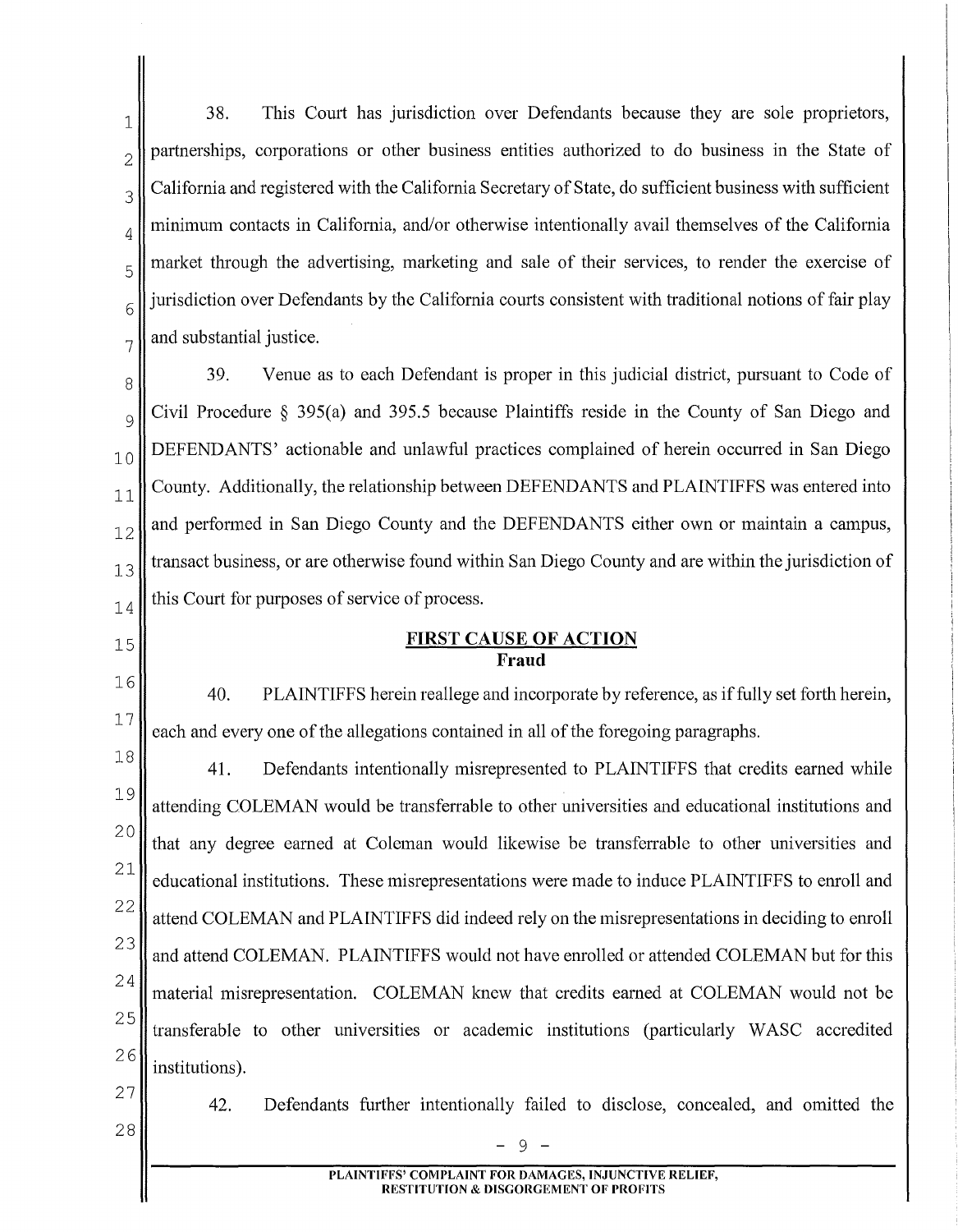$\parallel$  1 material fact, which was known by Defendants at the time, that credits earned by PLAINTIFFS at  $2\parallel$  COLEMAN would not be transferrable to other (particularly WASC accredited) academic  $3\parallel$  institutions and/or an associates or undergraduate degree from COLEMAN would not be recognized  $_{4}$  by or satisfy the academic prerequisites for admission to a undergraduate or graduate program at  $5\parallel$  other universities. Transferability of credits and degrees earned at COLEMAN to other academic  $6$  institutions was a material fact that PLAINTIFFS relied upon in enrolling and/or attending  $7$  COLEMAN. This reliance by PLAINTIFFS and members of the Class was reasonable and  $8$ || justifiable.

9<sup>1</sup>/<sub>9</sub><sup>1</sup>/<sub>9</sub><sup>1</sup>/<sub>9</sub><sup>1</sup>/<sub>9</sub><sup>1</sup>/<sub>9</sub><sup>*M*</sup>*M*<sub>2</sub>*M*<sup>3</sup>*M*<sub>2</sub>*M*<sup>3</sup>*M*<sub>2</sub>*M*<sup>3</sup>*M*<sub>2</sub>*M*<sup>3</sup>*M*<sub>3</sub><sup>*M*</sup>*M*<sup>3</sup>*M*<sup>3</sup>*M*<sup>3</sup>*M*<sup>3</sup>*M*<sup>3</sup>*M*<sup>3</sup>*M*<sup>3</sup>*M*<sup>3</sup>*M*<sup>3</sup>*M*<sup>3</sup>*M*<sup>3</sup>*M*<sup>3</sup>*M*<sup>3</sup>*M*<sup>3</sup>*M*<sup>3</sup>*M*<sup>3</sup>*M*<sup>3</sup>*M*<sup>3</sup>*M*<sup>3</sup>*M*<sup>3</sup>*M*  $_{10}$  omitted material facts that CERTIFICATION PLAINTIFFS would be allowed to obtain up to five  $11$  certifications for free up to two years after graduation when, in fact, they would have to pay for said  $_{12}$  certifications.

 $13$  44. In making these material misrepresentations, concealments, and/or omissions,  $_{14}$  Defendants intended PLAINTIFFS to rely upon them in deciding to enroll and/or attend  $_{15}$ COLEMAN. PLAINTIFFS did indeed rely upon these misrepresentations and such reliance was  $_{16}$  justifiable. PLAINTIFFS executed enrollment agreements, enrolled, and begin attending classes  $17$  based upon these material misrepresentations made by Defendants and were already enrolled and/or  $_{18}$  attending classes (or had completed their attendance) when they were informed by Defendants or  $_{19}$  otherwise learned on their own that, in fact, the credits earned at COLEMAN were not transferable  $20$  to other academic institutions and/or they were unable to obtain up to five certifications for free up  $21$  to two years after graduation. PLAINTIFFS were damaged by Defendants' material  $22$  misrepresentations, concealments, and/or omissions in that they were required to pay tuition they  $23$  would not have otherwise paid, paid additional out-of-pocket amounts, were unable to transfer  $_{24}$  credits that they paid for and earned, and/or they would not have enrolled at all but for these material  $25$  misrepresentations, concealments, and/or omissions.

 $26$  45. At all times, Defendants hid and failed to disclose to PLAINTIFFS that credits earned  $27$  at COLEMAN were not transferrable to other academic institutions and/or failed to disclose to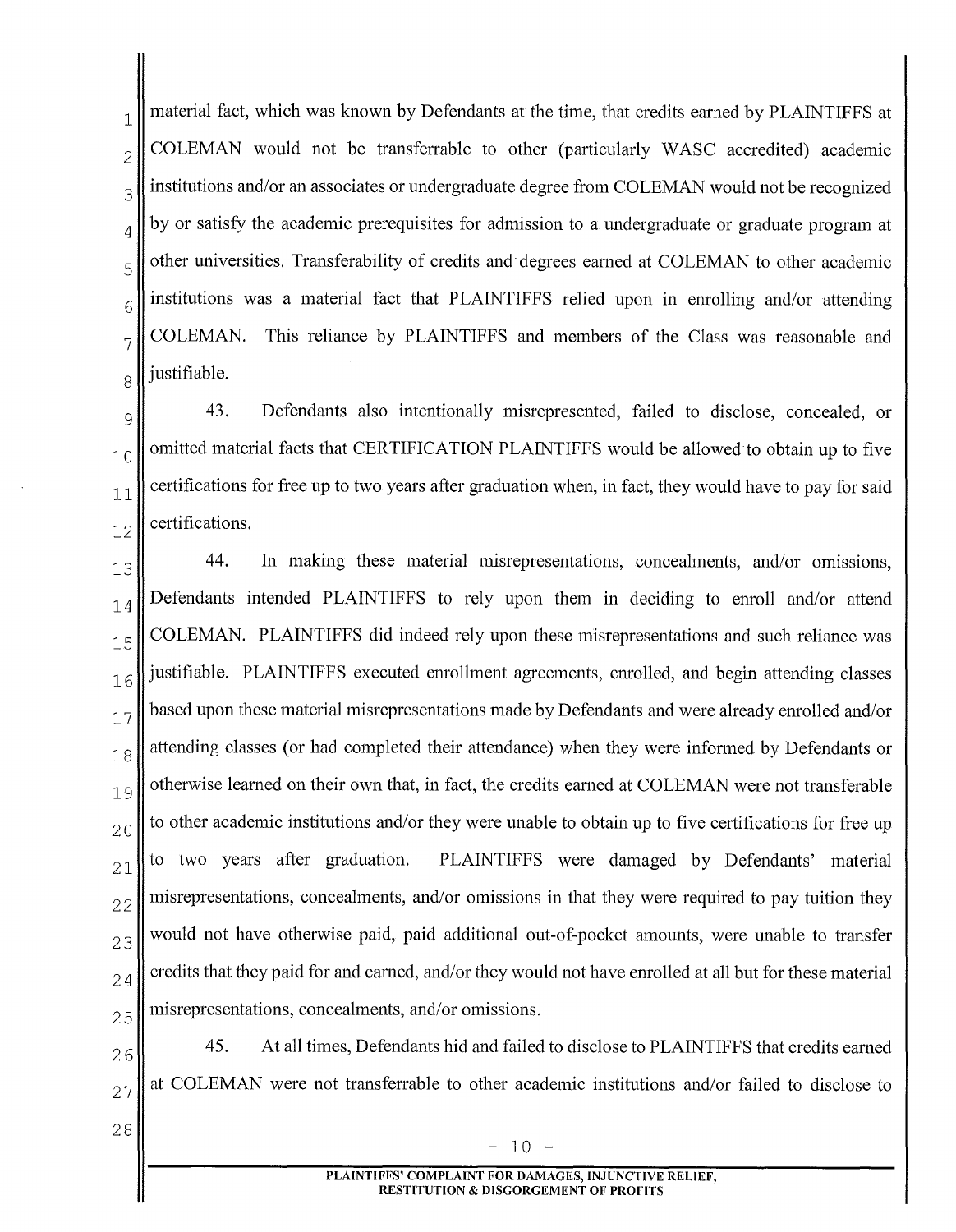$\mathbf{1}$  CERTIFICATION PLAINTIFFS that they would not have the ability to earn up to five certifications  $2\parallel$  for free for up to two years after graduation. Rather, Defendants only disclosed these material facts,  $3$  if ever, after PLAINTIFFS were already enrolled and attending classes at COLEMAN and, in  $_{4}$  addition, after the time for obtaining a full refund (or any refund at all) had expired.

21

 $\begin{bmatrix} 5 \end{bmatrix}$  46. Not knowing that the representations were false, PLAINTIFFS did in fact reasonably  $\frac{1}{6}$  rely upon Defendants' misrepresentations with respect to the transferability of credits and ability to  $7\parallel$  obtain certifications for free. As a proximate and legal result of Defendants' aforementioned  $\frac{8}{8}$  conduct, PLAINTIFFS have been damaged and will continue to be caused damage in an amount to  $\mathcal{O}_{\mathcal{Q}}$  be proven at trial.

 $\begin{bmatrix} 1 & 0 \end{bmatrix}$  47. Civil Code Section 3294 provides for punitive damages as an additional remedy for  $\begin{bmatrix} 1 \\ 1 \end{bmatrix}$  any plaintiff who establishes that a defendant has been guilty of oppression or malice in an action  $12$  for the breach of an obligation not arising from contract. PLAINTIFFS are informed and believe,  $13$  and thereon allege, that in doing, ordering, authorizing, approving and ratifying the acts, policies and  $_{14}$  practices alleged herein, Defendants, and each of them, acted in conscious and intentional disregard  $15$  for the economic rights, health and welfare of PLAINTIFFS. In so doing, the Defendants acted with  $16$  malice, as such term is defined in Civil Code Section 3294, in that they engaged in despicable  $17$  conduct carried out with a willful and conscious disregard for the rights of others, in blatant violation  $18$  of public policy. The conduct of Defendants as described herein entitle PLAINTIFFS to recover  $_{19}$  punitive and exemplary damages against these Defendants in an amount deemed by the trier of fact  $_{20}$  sufficient to punish, deter and make an example of them.

### **SECOND CAUSE OF ACTION Negligent Misrepresentation**

22 23 48. PLAINTIFFS herein reallege and incorporate by reference, as if fully set forth herein, each and every one of the allegations contained in all of the foregoing paragraphs.

24 25 49. PLAINTIFFS allege, on the basis of information and belief, that Defendants misrepresented the out-of-pocket cost of education services, transferability of credits, and ability to  $26$  obtain certifications for free, as alleged throughout this Complaint, to PLAINTIFFS. Such 27

> **PLAINTIFFS' COMPLAINT FOR DAMAGES, INJUNCTIVE RELIEF, RESTITUTION** & **DISGORGEMENT OF PROFITS**

 $28 \begin{bmatrix} 28 & -11 \end{bmatrix}$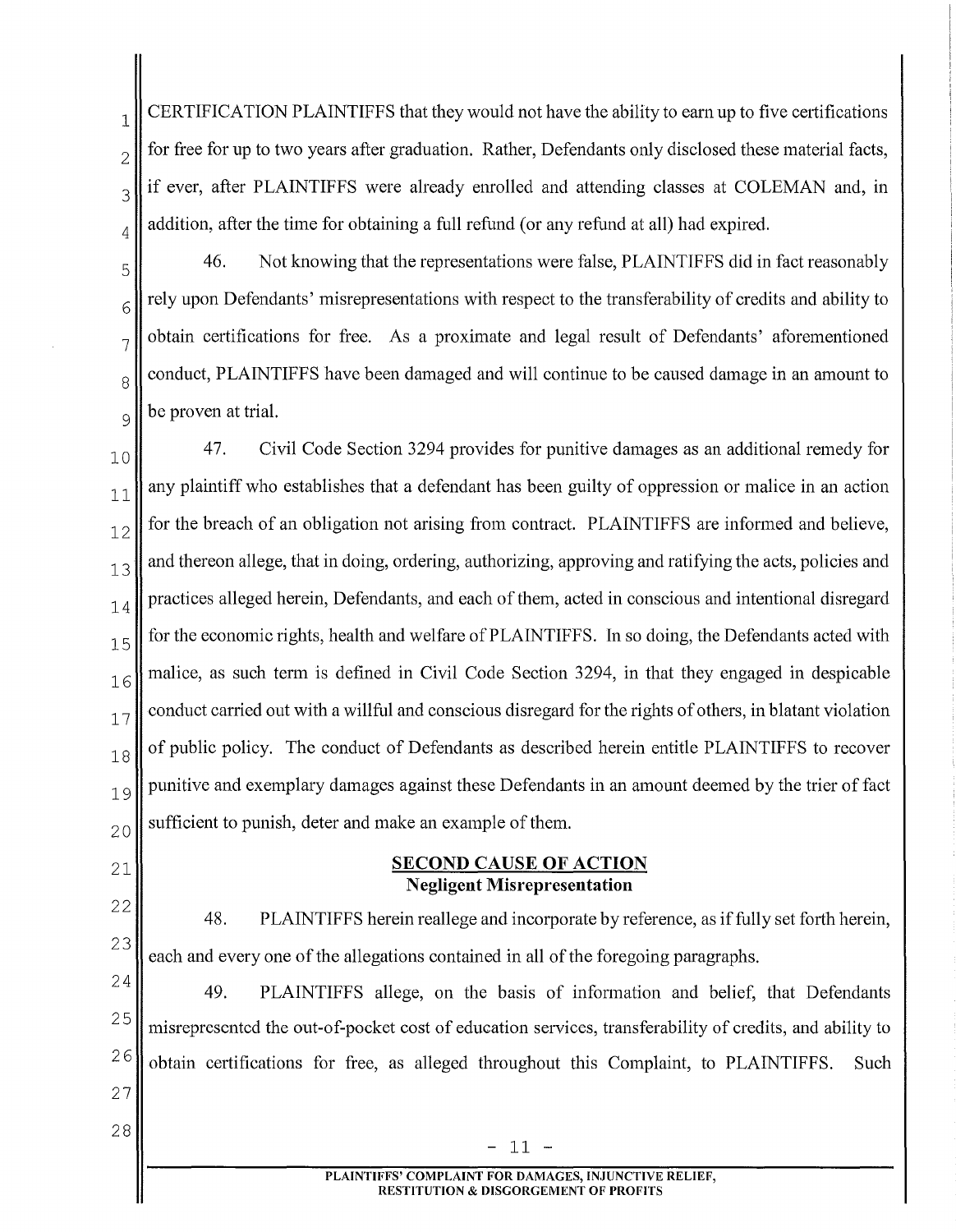$_1$  misrepresentations were communicated to PLAINTIFFS by financial aid representatives and admissions representatives and recruiters at COLEMAN.

2

3

4

5

6

7

50. At the time the statements and representations were made, Defendants did not have any reasonable ground for believing them to be true. At the time such statements and representations were made, Defendants knew, or should have reasonably known, that credits earned at COLEMAN were not transferrable to other academic institutions, and that the certifications would not be available for free for the time specified, as represented to PLAINTIFFS, and that the out-of-pocket cost of the educational services would exceed what was represented and promised.

<sup>8</sup> 51. PLAINTIFFS and members of the Class were unaware that Defendants had  $\frac{9}{9}$  misrepresented the out-of-pocket cost of the education services and, additionally, were unaware that  $10$  credits earned at COLEMAN were not transferrable to other academic institutions, and/or that they  $11$  would not be able to obtain up to five certifications for free for up to two years after graduation. At  $12$  all relevant times, PLAINTIFFS acted in reliance on Defendants' misrepresentations, concealments, 13 and/or omissions. Such reliance by PLAINTIFFS was justifiable. In justifiably relying on 14 Defendants' misrepresentations, PLAINTIFFS chose to enroll and/or attend classes at COLEMAN 15 and pay for such classes, credits, and attendance. PLAINTIFFS would not have done so but for the  $16$  misrepresentations, concealment, and/or material omissions.

17  $\parallel$  52. As a proximate and legal result of Defendants' misrepresentations, PLAINTIFFS  $18$  have been damaged and will continue to be caused damage in an amount to be proven at trial.

- 19
- 20 21

**Breach of Contract**  53. PLAINTIFFS herein reallege and incorporate by reference, as if fully set forth herein, each and every one of the allegations contained in all of the foregoing paragraphs.

**THIRD CAUSE OF ACTION** 

22 23 24 25 26 27 28 54. Defendants promised to CERTIFICATION PLAINTIFFS and agreed to provide five certification exams free of charge for at least two years after graduation or separation from Coleman. However, COLEMAN later failed to perform this promise/agreement and, instead, required students to pay for approximately ninety percent (90%) of the cost of such certification exams. Defendants induced CERTIFICATION PLAINTIFFS to enter into enrollment agreements by falsely representing that CERTIFICATION PLAINTIFFS would be provided with these free certification 12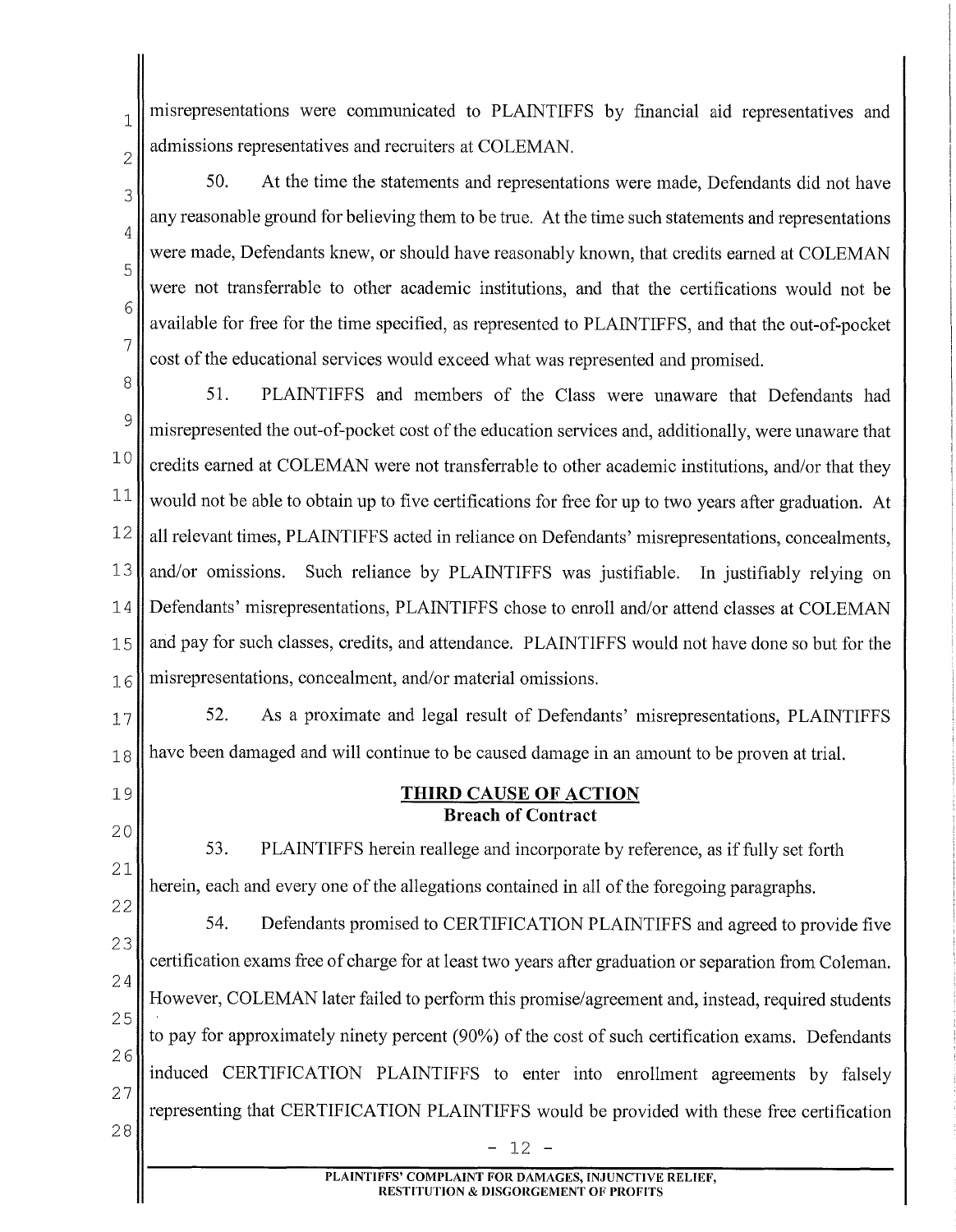| 1  | exams.                                                                                                    |  |
|----|-----------------------------------------------------------------------------------------------------------|--|
| 2  | 55.<br>CERTIFICATION PLAINTIFFS complied with and/or performed all of their                               |  |
| 3  | obligations under the agreements.                                                                         |  |
| 4  | 56.<br>CERTIFICATION PLAINTIFFS have been deprived of the benefits of their                               |  |
| 5  | agreements with Defendants.                                                                               |  |
| 6  | 57.<br>Defendants breached their agreements/promises with CERTIFICATION                                   |  |
| 7  | PLAINTIFFS and members of the Class by requiring payment in excess of what was agreed upon                |  |
| 8  | in the agreements.                                                                                        |  |
| 9  | 58.<br>As a result of Defendants' breaches of these agreements/promises,                                  |  |
| 10 | CERTIFICATION PLAINTIFFS have suffered damages in an amount to be proven at trial.                        |  |
| 11 | 59.<br>Accordingly, Defendants are liable to CERTIFICATION PLAINTIFFS for                                 |  |
| 12 | breaching the agreements/promises.                                                                        |  |
| 13 | <b>FOURTH CAUSE OF ACTION</b>                                                                             |  |
| 14 | <b>Unlawful, Unfair and Fraudulent Business Practices:</b><br>Business & Professions Code § 17200 et seq. |  |
| 15 | 60.<br>PLAINTIFFS herein reallege and incorporate by reference, as if fully set forth                     |  |
| 16 | herein, each and every one of the allegations contained in all of the foregoing paragraphs.               |  |
| 17 | 61.<br>PLAINTIFFS hereby bring this action individually and on behalf of the general public               |  |
| 18 | pursuant to Business & Professions Code § 17200 et seq.                                                   |  |
| 19 | 62.<br>By committing the alleged acts and/or omissions as described in this Complaint,                    |  |
| 20 | Defendants have engaged, and continue to engage, in unlawful, fraudulent and/or unfair business           |  |
| 21 | practices within the meaning of California Business & Professions Code § 17200 et seq.                    |  |
| 22 | 63.<br>PLAINTIFFS allege, on the basis of information and belief, that as a result of                     |  |
| 23 | Defendants' alleged acts and/or omissions as described in this Complaint, Defendants have                 |  |
| 24 | unlawfully and unfairly obtained money from, or due to, PLAINTIFFS and have subsequently                  |  |
| 25 | unlawfully earned profits from such unlawful, fraudulent, and/or unfair business practices.               |  |
| 26 | 64.<br>As a result of their unlawful acts, Defendants have reaped and continue to reap unfair             |  |
| 27 | benefits at the expense of PLAINTIFFS. Defendants should be enjoined from this activity, caused           |  |
| 28 | $-13 -$                                                                                                   |  |
|    | PLAINTIFFS' COMPLAINT FOR DAMAGES, INJUNCTIVE RELIEF,                                                     |  |
|    | <b>RESTITUTION &amp; DISGORGEMENT OF PROFITS</b>                                                          |  |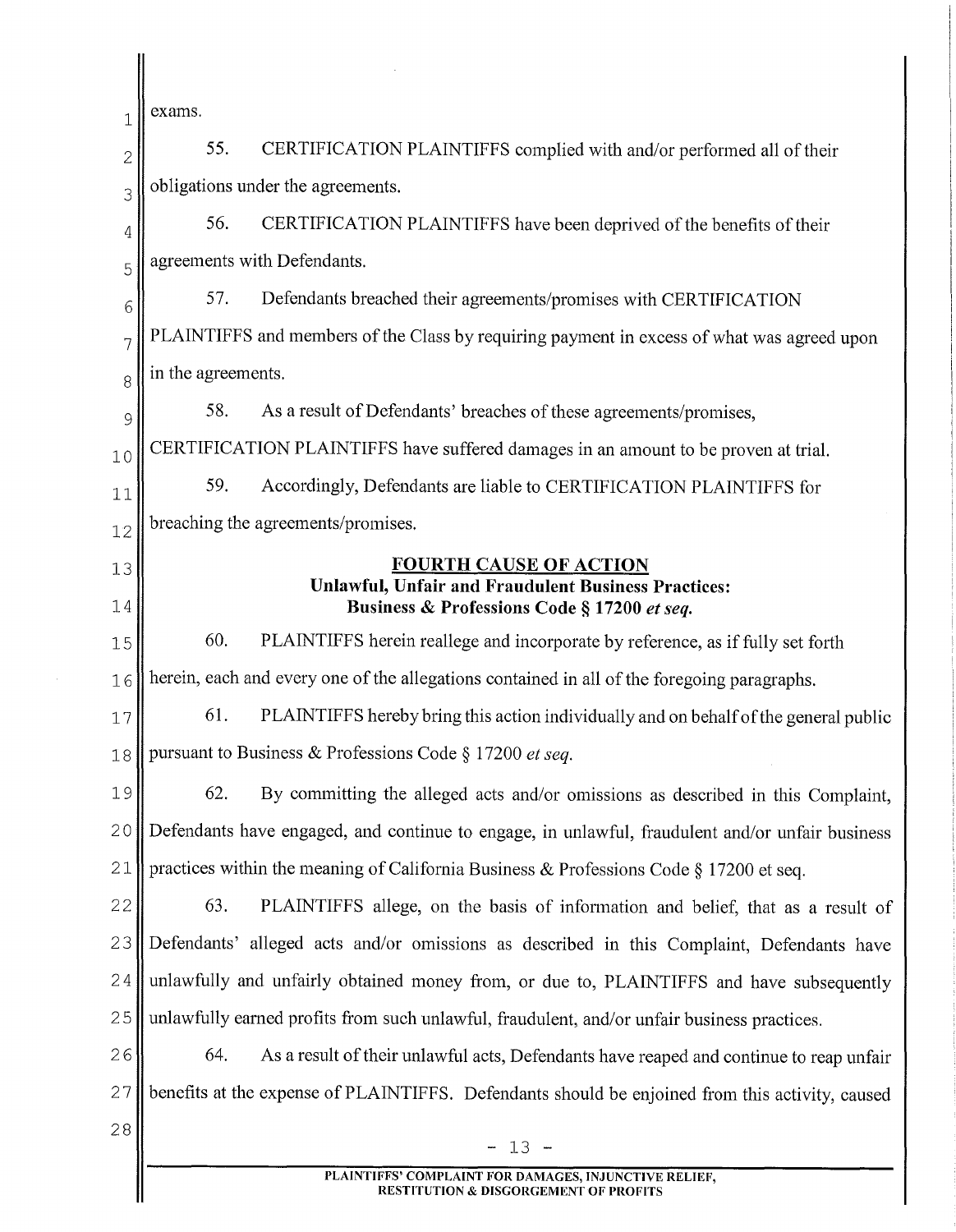$1 \parallel$  to specifically perform their obligations, and made to disgorge these ill-gotten gains and restore to  $2 \parallel$  PLAINTIFFS the wrongfully obtained monies pursuant to Business and Professions Code section 3<sup>1</sup> 17200 *et seq.* PLAINTIFFS are informed and believe that Defendants are unjustly enriched through  $_4$  | their unfair, fraudulent, or unlawful actions against PLAINTIFFS. PLAINTIFFS are further  $\frac{1}{5}$  informed and believe and thereon allege that PLAINTIFFS are prejudiced by Defendants' unfair  $6 \parallel$  trade practices.

 $7\parallel$  65. A request for injunctive relief, restitution and for the disgorgement of unlawfully  $8 \parallel$  earned profits is specifically authorized by California Business & Professions Code § 17200 et seq.  $\frac{1}{9}$  Thus, PLAINTIFFS seek injunctive relief, restitution of all unlawfully obtained and/or withheld  $_{10}$  funds, and the disgorgement of all unlawfully earned profits obtained by Defendants as a result of  $|11|$  Defendants' alleged acts and/or omissions as described in this Complaint. The acts complained of  $12$  herein occurred, at least in part, within the last four (4) years preceding the filing of the original  $13$  Complaint in this action.

 $_{14}$  66. PLAINTIFFS are informed and believe and thereon allege that unless restrained and  $15$  ordered to pay restitution and disgorge profits derived from said unfair, fraudulent, and/or unlawful  $16$  business practices, Defendants will continue to engage in the alleged acts and/or omissions as  $_{17}$  described in this Complaint.

 $18$  67. Business and Professions Code § 17200, et seq., prohibits acts of unfair competition 19 which shall mean and include any "unlawful, unfair or fraudulent business act of practice." Under  $_{20}$  California law, the unlawful conduct alleged herein constitutes unfair competition as defined by  $\S$  $_{21}$  17200 entitling PLAINTIFFS to a restitution remedy authorized by § 17203. PLAINTIFFS are  $22$  therefore entitled to the relief requested below.

# <sup>23</sup>**PRAYER FOR RELIEF**

24 WHEREFORE, PLAINTIFFS, individually and on behalf of the general public, pray for  $25$  judgment as follows:

For compensatory damages according to proof;

- 26
	-

1.

2. For punitive and exemplary damages in an amount deemed sufficient by the trier of

28

27

14